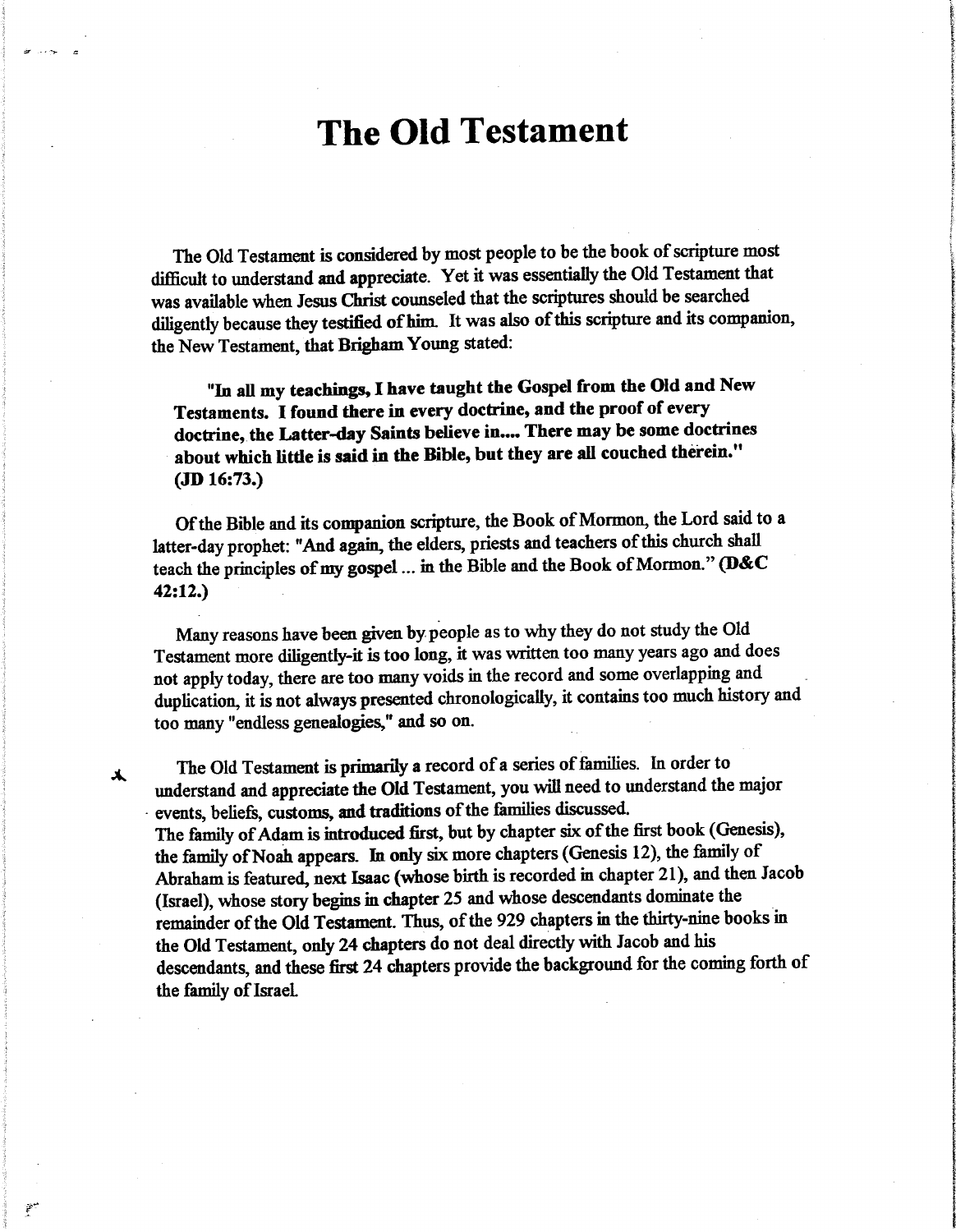The last part of the Old Testament is primarily concerned with a specific segment of Jacob's family-the Jews, descendants of Jacob's fourth son (Judah), and also citizens of the kingdom of Judah. Thus, sometimes the entire Old Testament is referred to as the "record or the Jews."

Other titles associated with the heads of major families might be used to indicate that the Old Testament is also the record of-

1. The Semites (descendants of Shem, the son of Noah).

2. The Hebrews (descendants of Abraham).

3. The Israelites (descendants of Jacob/Israel)

The problem of using these terms to refer to the major peoples of the Bible is that the terms are not synonymous, the speaker must be certain he is using each term correctly. All Jews (descendants of Judah) are Israelites (descendants of Jacob/Israel), but not all Israelites are Jews. (There are many descendants of the other sons of Jacob who are not descendants of Judah.)

All Israelites (descendants of Jacob/Israel) are Hebrews (descendants of Abraham), but not all Hebrews are Israelites.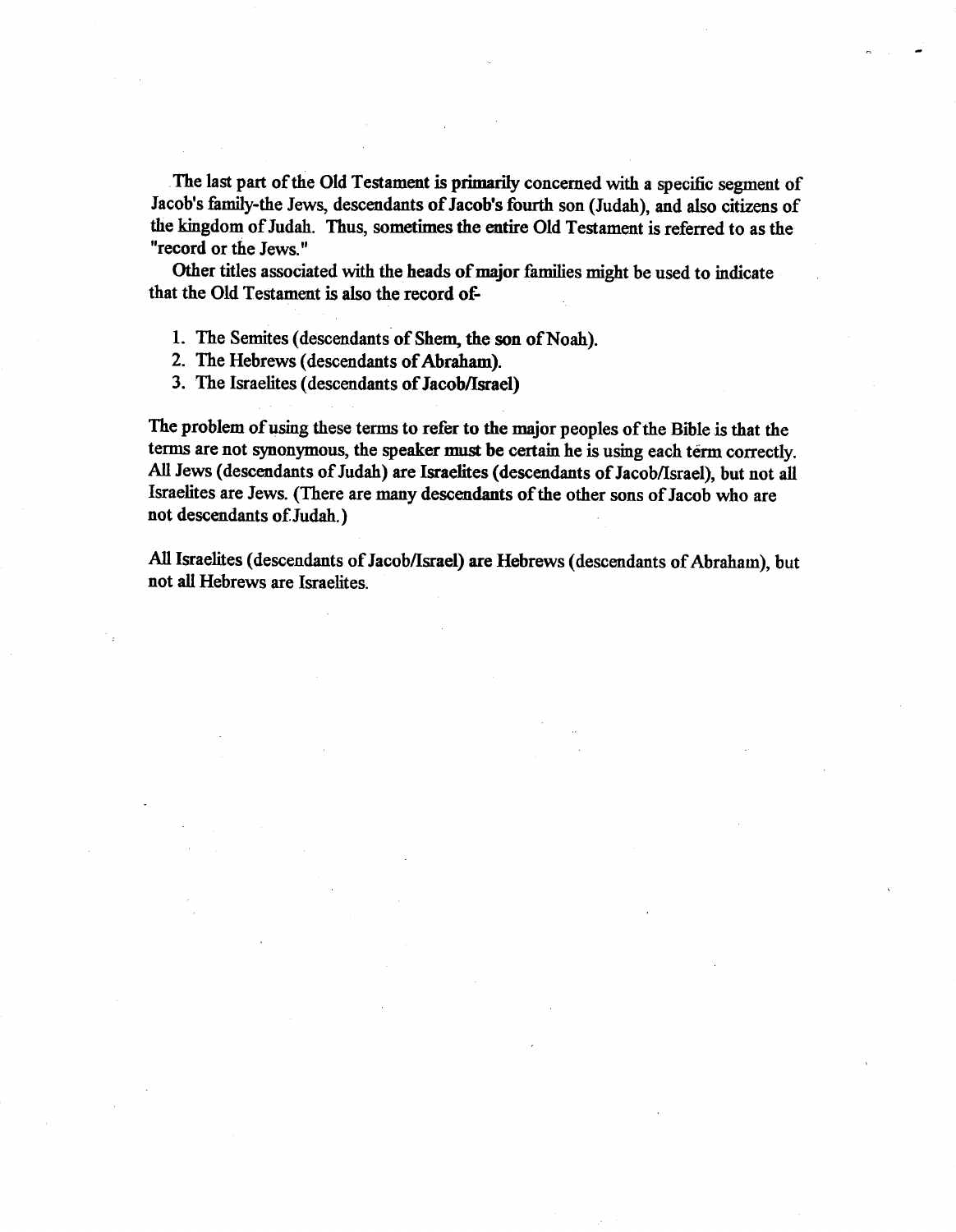# Gospel Dispensations



Joseph Smith, age 24 years and 3 months when The Church of Jesus Christ of Latter-day Saints was organized in 1830 Commencement of last dispensadon 1800 years after the sixth dispensadon began

Adamic age is listed as 4004 B.C. and the birth of Christ as 4 B.C. (Adapted from Joseph Belding Smith, Jr., comp., "Our Gospel Dispensations," Instructor, Nov. 1959, inside back cover.)

shows a difterence of approximately four years for each ancient period. Thus the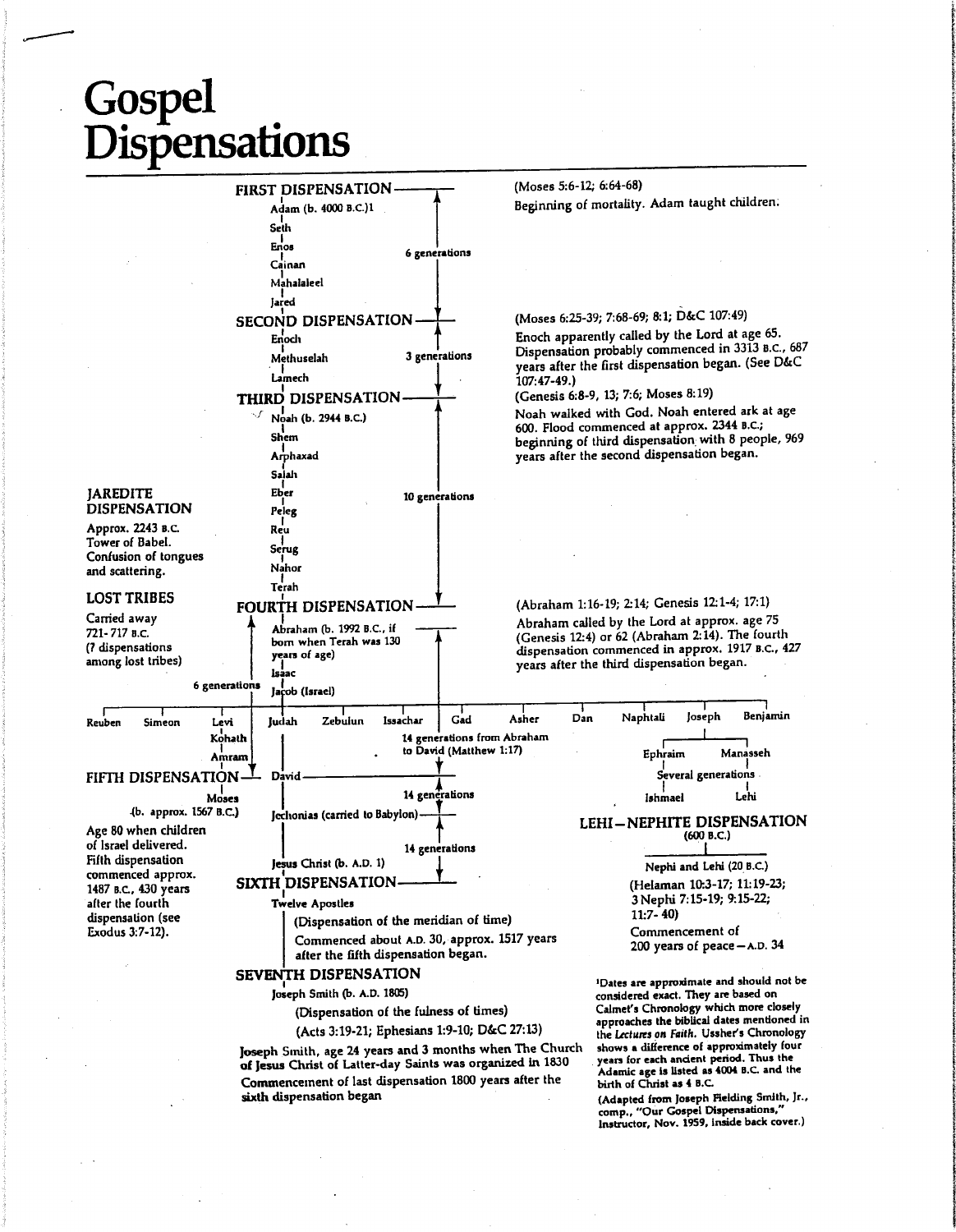| NAME OF<br><b>JUDGE</b>                                          | TRIBAL<br><b>IDENTITY</b>                                      | THE JUDGES OF ISRAEL<br><b>APPROXIMATE</b><br><b>YEAR</b> | <b>LENGTH OF</b><br><b>SERVICE</b>              | <b>SCRIPTURE</b><br><b>REFERENCE</b>                                  |
|------------------------------------------------------------------|----------------------------------------------------------------|-----------------------------------------------------------|-------------------------------------------------|-----------------------------------------------------------------------|
| Othniel<br><b>Ehud</b><br>Shamgar<br>Deborah and<br><b>Barak</b> | Judah<br><b>Benjamin</b><br>(not known)<br>Ephraim<br>Naphtali | 1200 в.с.<br>1170<br>1150<br>1125                         | 40 years<br>80 years<br>(not known)<br>40 years | Judges $3:9-11$<br><b>Judges 3:15-30</b><br>Judges 3:31<br>Judges 4-5 |
| Gideon<br>Tola<br>Jair                                           | Manasseh<br>Issachar<br>From city<br>of Gilead                 | 1100                                                      | 40 years<br>23 years<br>22 years                | Judges 6-8<br>Judges 10:1-2<br><b>Judges 10:3-5</b>                   |
| Jephthah                                                         | From city<br>of Gilead                                         | 1070                                                      | 6 years                                         | Judges 11; 12:1-7 and                                                 |
| Ibzan                                                            | <b>From</b><br><b>Bethlehem</b>                                |                                                           | 7 years                                         | Judges 12:8-10                                                        |
| Elon<br>Abdon                                                    | Zebulon<br>Ephraim<br>Dan                                      | $\sim$<br>1070                                            | 10 years<br>8 years<br>20 years                 | Judges 12:11-12<br>Judges 12:13-15<br><b>Judges 13-16</b>             |
| Samson                                                           |                                                                | $*$ 130 years                                             | $*$ 293 years                                   |                                                                       |

\* The discrepancy between the calendar years of 130 and the total length of service of 293 years is usually explained as follows:

1. Overlapping judgeships-more than one judge might have ruled at the same time in different sections of Israel.

2. The term "forty years" may have been regarded as a generation (sacred number).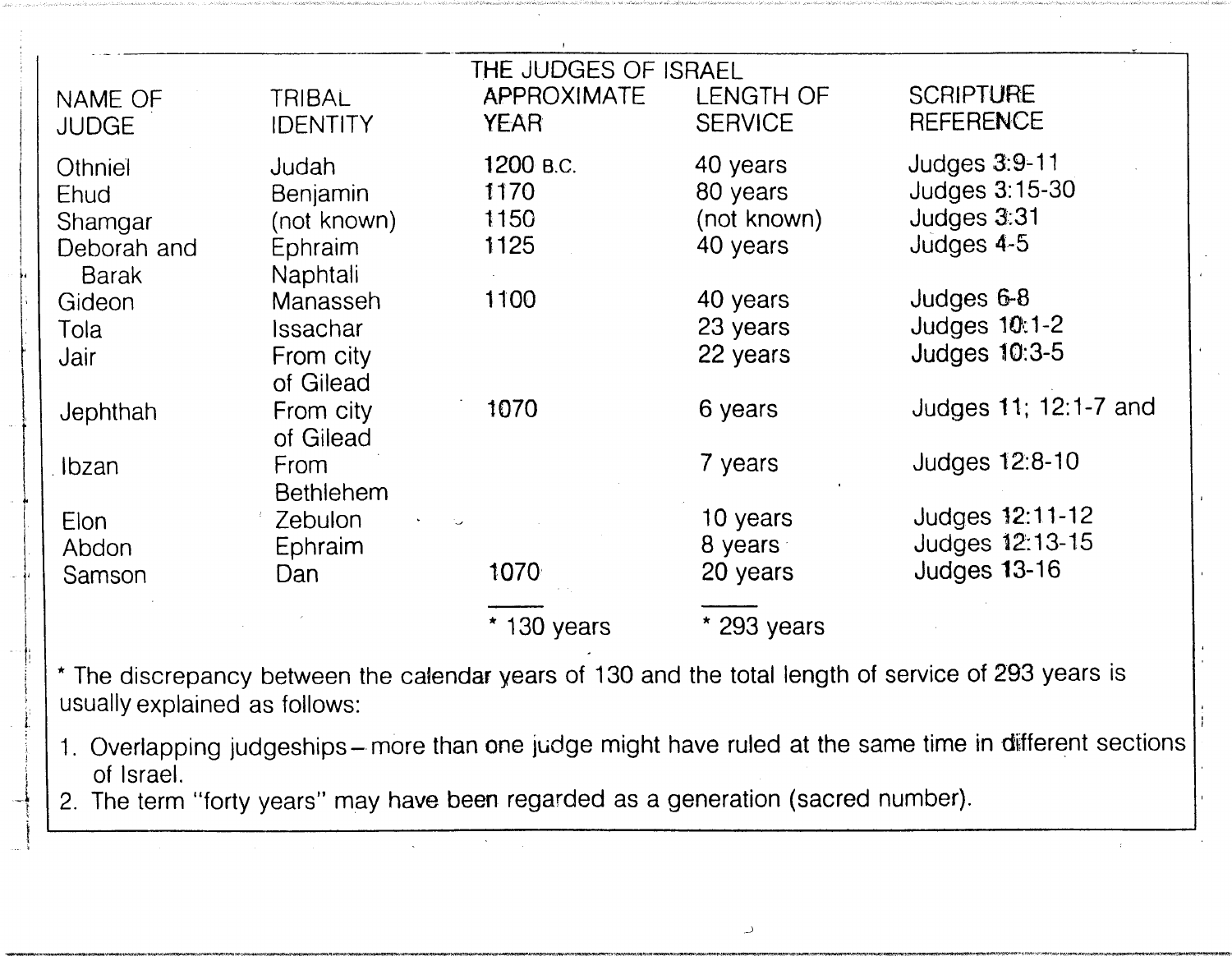# The Reign of the Judges Lesson 19

Judges 2;4; 6-7; 13-16

#### Study the following scripture

- a. Judges 2:6-23. The rising generation of the children of Israel forsake the Lord to serve felse gods.
- b. Judges 4:1-16. Barak is commanded to free Israel from Jabin, king of Canaan (4:1-7). He agrees to go if Deborah will go with him (4:8-9). Deborah and Barak deliver Israel from the Canaanites (4:10-16).
- c. Judges 6-7. Gideon is commanded to deliver Israel from the Midianites (6:1-24). He and 10 other men destroy Baal's altar (6:25-35). The Lord assures Gideon of help by granting him two signs (6:36-40). Gideon and 300 other men deliver Israel (7:1-25).
- d. Judges 13-16. An angel instructs Samson's parents to raise him as a Nazarite (13:1-25). Samson performs great feats of strength but breaks many of his Nazarite vows (14-15). Samson gives in to Delilah's enticing; his hair is cut, and he becomes weak, is captured by the Philistines, and dies while pulling down their temple (16:1-31).

After Joshua died, judges served as Israel's rulers and military leaders. Most of their reign was tragic as Israel went through the cycle of apostasy, captivity, repentance, and delivery many times. Ofisetting the tragic parts of this history are stories of righteous judges such as Deborah and Gideon, who remained true and exercised faith and courage in helping deliver their people.

- What can we learn from Deborah about being a true friend? How have your friends helped you face difficult challenges or the Lord's commandments? How can we be better friends to others?
- As a Nazarite and a member of the house of Israel, Samson made covenants with the Lord. What covenants do we make with the Lord? How have these covenants strengthened you?
- What were the consequences of Samson's violation of his covenants? (Judges 16:17-21.) What are the consequences when we violate our covenants?

Additional reading: "Judges, The" and "Judges, Book of," Bible Dictionary, pages 719-20.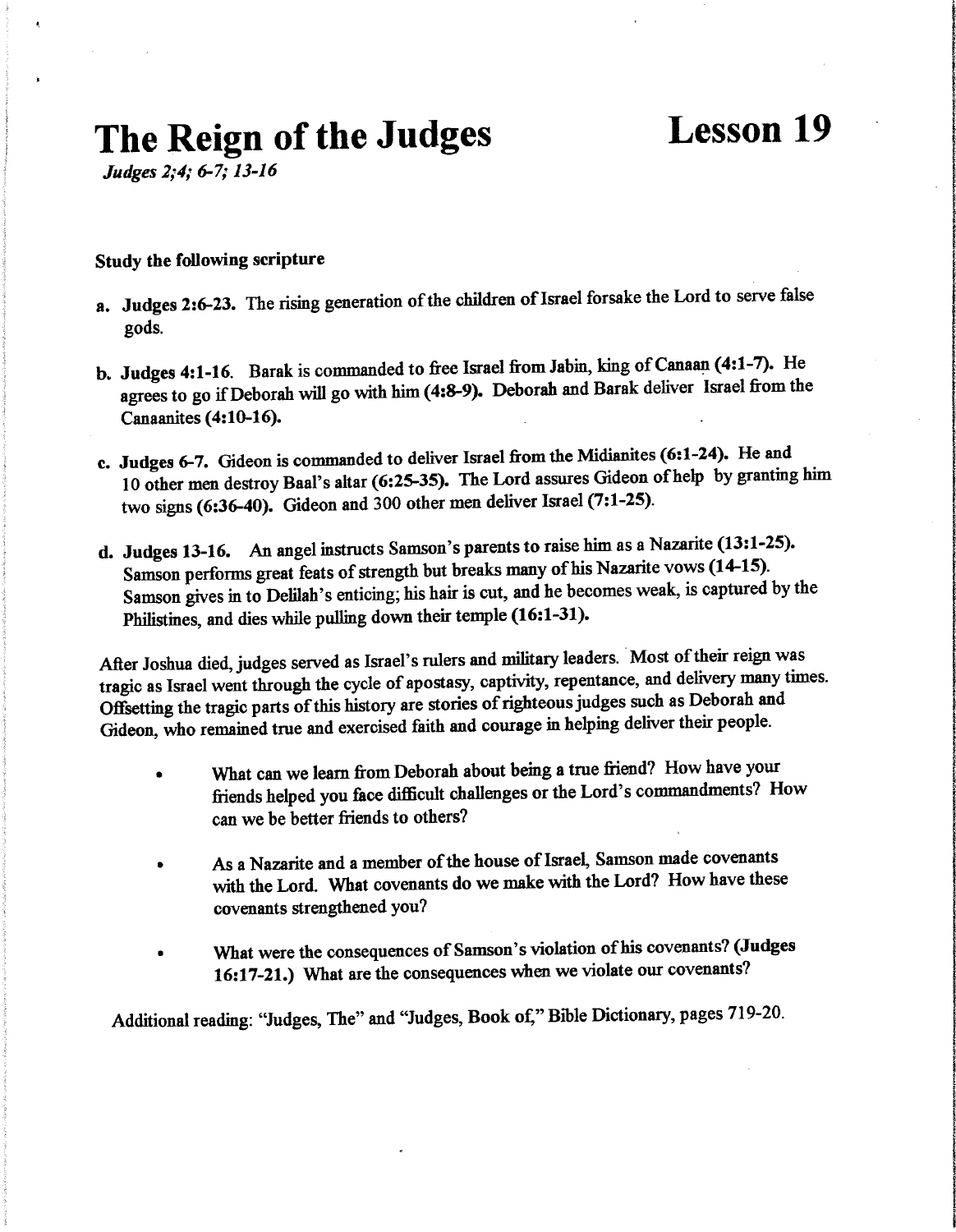# The Reign of the Judges

When Joshua and the leaders of Israel who served under him died, the national spirit of Israel also died. Tribal loyalty replaced national unity. Each tribe began to look to its own resources without giving help or asking aid fiom their fellow Israelites. Joshua's generation remained faithfid to the Lord (Joshua 24:31), but spiritual apostasy soon occurred in the following generation. "And there arose another generation after them, which knew not the Lord, nor yet the works which he had done for Israel."

"And they forsook the Lord God of their fathers, which brought them out of the land of Egypt, and followed other gods, of the gods of the people that were round about them, and bowed themselves unto them, and provoked the Lord to anger." (Judges 2:10, 12,)

None of this apostasy needed to happen. The Lord had directed Israel into the promised land and had provided them with a political covenant. He was to be their divine sovereign. Their temporal leaders were to be ruling judges, under whom the people retained religious and political liberties. (Such a form of government was advocated in the Book of Mormon by King Mosiah [see Mosiah 29].)

Israel's political covenant showed the mercy and long-suffering of the Lord and would have been the best possible governight in Israel. As can be seen in both the Bible and the Book of Mormon, however, under the rule of the judges the people must demonstrate loyalty to the Lord and his commandments for this ideal form of government to function properly. Since Israel usually broke their covenant during the reign of the judges, the governmental system did not function properly, and Israel fell out of favor with the Lord.

The reign of the judges is similar in many ways to the history of the Nephites prior to the coming of Christ. It is a story of one continuous cycle of apostasy and repentance. When the Israelites turned from the Lord, their enemies began to prevail (Judges 2:14-15). Suffering under oppression and war, the people would cry unto God and he would raise up a Deborah or a Gideon to deliver them But once peace and security were reestablished, the people turned again to their former ways (Judges 2:16-19).

The story of the time of the judges is thus primarily a sad and tragic one, although m this period lived some of the, most remarkable men and women of the Old Testament. In their lives of courage, faith, and personal greatness, as well as in the lives of those who forsook the Lord and pursued selfish ends, are many lessons of importance for Saints today.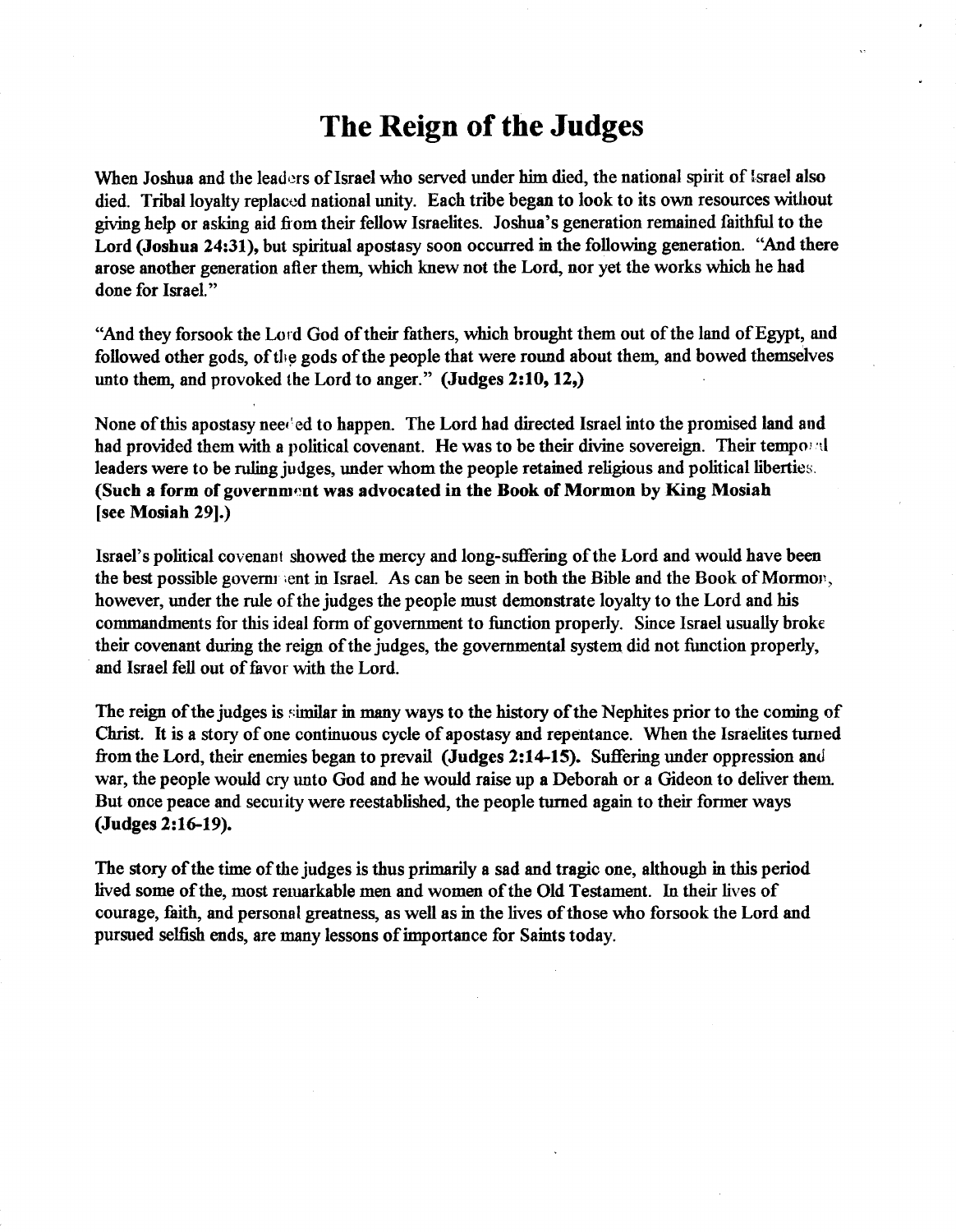## Deborah

#### Judges 4:1-16

The account of Deborah's time as a judge ties back to Ehud's time ignoring Shamgar. Rather than a few verses, as with some of the judges, two chapters were written about Deborah, the only female judge of Israel and a prophetess. She was a wife and mother (Judges 4:4; 5:7) who provided advice and judgement for people who came to her home between Ramah and Bethel in Ephraim.

Israel was sorely lacking in leadership at this time. The regular priesthood leadership was not in effect because the covenant had been broken. Deborah did not direct Israel in any official sense; she was a prophetess who possessed the spirit of prophecy, one of the gifts of the Spirit (see Revelation 19:10; Moroni 10:13; D&C 47:22). She was blessed with spiritual insight and leadership qualities that were not being put to use by any man. Barak would not lead an army against Jabin until Deborah promised to be present (Judges 4:8-9).

"No special ordination in the Priesthood is essential to man's receiving the gift of prophecy; bearers of the Melchizedek Priesthood, Adam, Noah, Moses, and a multitude of others were prophets, but not more truly so than others who were specifically called to the Aaronic order, as exemplified in the instance of John the Baptist. The ministrations of Miriam and Deborah show that this gift may be possessed by women also." (Talmage, Articles of Faith, pp. 228-29; see also Smith, Answers to Gospel Questions, 3:66.)

### Gideon

#### Judges 6 & 7

Again instead of a single verse or only a few to characterize the career of a judge, three chapters deal with one great leader Gideon.

When Gideon was called, he was first greeted by an angel with complimentary words. Gideon responded with irony: 'Tf the Lord be with us, why then is all this befallen us? And where be all his miracles which our fathers told us of? (Judges 6:13)

"When Gideon asked for a 'sign' he seemed only to want a sign that the messenger was a bona fide emissary of the Lord (vs. 17). On this point, note that messengers may sometimes be from the wrong source and discernment is important. (D&C 129; see another consideration of the problem in 11 Corinthians  $11:13-15$ ; 1 Corinthians 12:10; and I John 4:1-2.) (Signs may be given, based upon man's faith and the will of God. D&C 63:10.)

"When Gideon made a meal of meat, cakes and broth, and the angel turned it into a miraculous burnt offering, this 'sign' quite overwhelmed Gideon. But the Lord kindly gave him comfort and peace, and Gideon gratefully named the monument he built there 'Lord of Peace.'" (Rasmussen, Introduction to the Old Testament, 1:150.)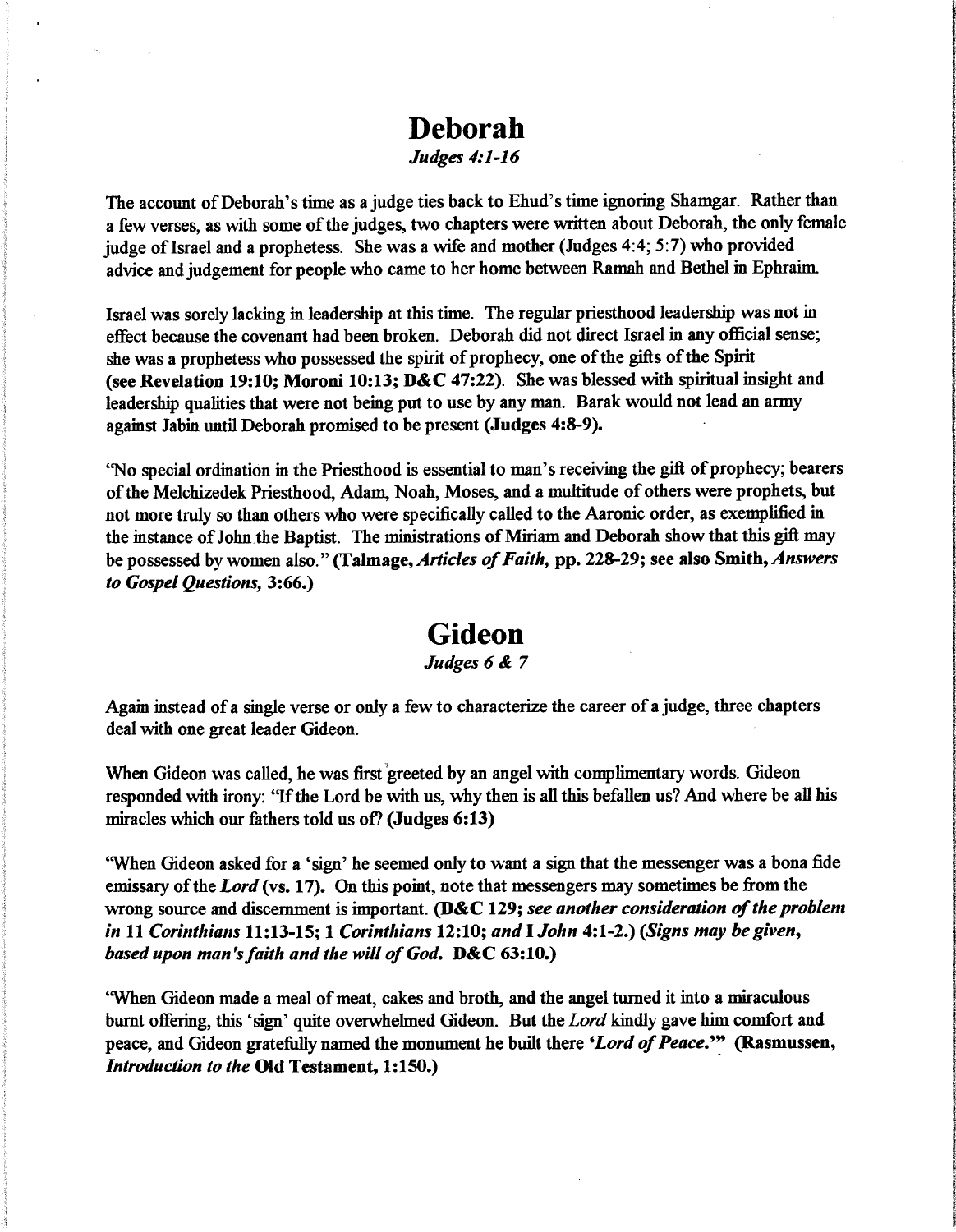Gideon was to start the reform by destroying idolatry at home and restoring there the worship of the true God. He did so, and after his father's timely repentance. They demonstrated the impotence of idols.

Gideon's father, Joash, owned a grove and an altar dedicated to the false god Baal. Groves of trees played a prominent part in ancient heathen worship. Since it was thought wrong to shut up the gods with walls, groves of trees were often used as natural temples. Within the groves the immoral rites of the heathen religions were performed.

Gideon and ten other men followed the Lord's commandments to tear down the grove and the altar and in their place erect an altar to Jehovah. The men of the city cried for Gideon's death, but Joash defended his son's actions. Joash named Gideon Jerubbaal, "let Baal plead," meaning that if Baal was upset by Gideon's actions Baal could defend his own cause. The name Jerubbaal remained with Gideon on some occasions thereafter.

The reformation and re; (oration were launched immediately. The people of his community gathered to Gideon, and then those of his own large tribe and of the neighboring tribes to the north, for the enemy was gathered in the important north-central valley of Jezreel.

The enemy was numerous and their camels without number, but the sizable Israelite army of 32,000 assembled from the tribes from the north-Manasseh, Asher, Zebulun, and Naphtali-joined his campaign, these were more than enough for the purposes of the Lord at the time. Eventually the 32,000 was reduced by ommand of the Lord to a mere 300, so that the 'help of the Lord' might be apparent to Israel....

"Against the formidable might of camel-mounted marauders, strategy and the help of the Lord gave the Israelites success where hand to hand combat would have been disastrous. It is now known that the use of camels for military purposes by the nomadic desert riders was only beginning to be common in those times 12th to 10th centuries B.C., and of course, the first tribes to use them had the advantage." (Rasmussen, Introduction to the Old Testament, 1:151.)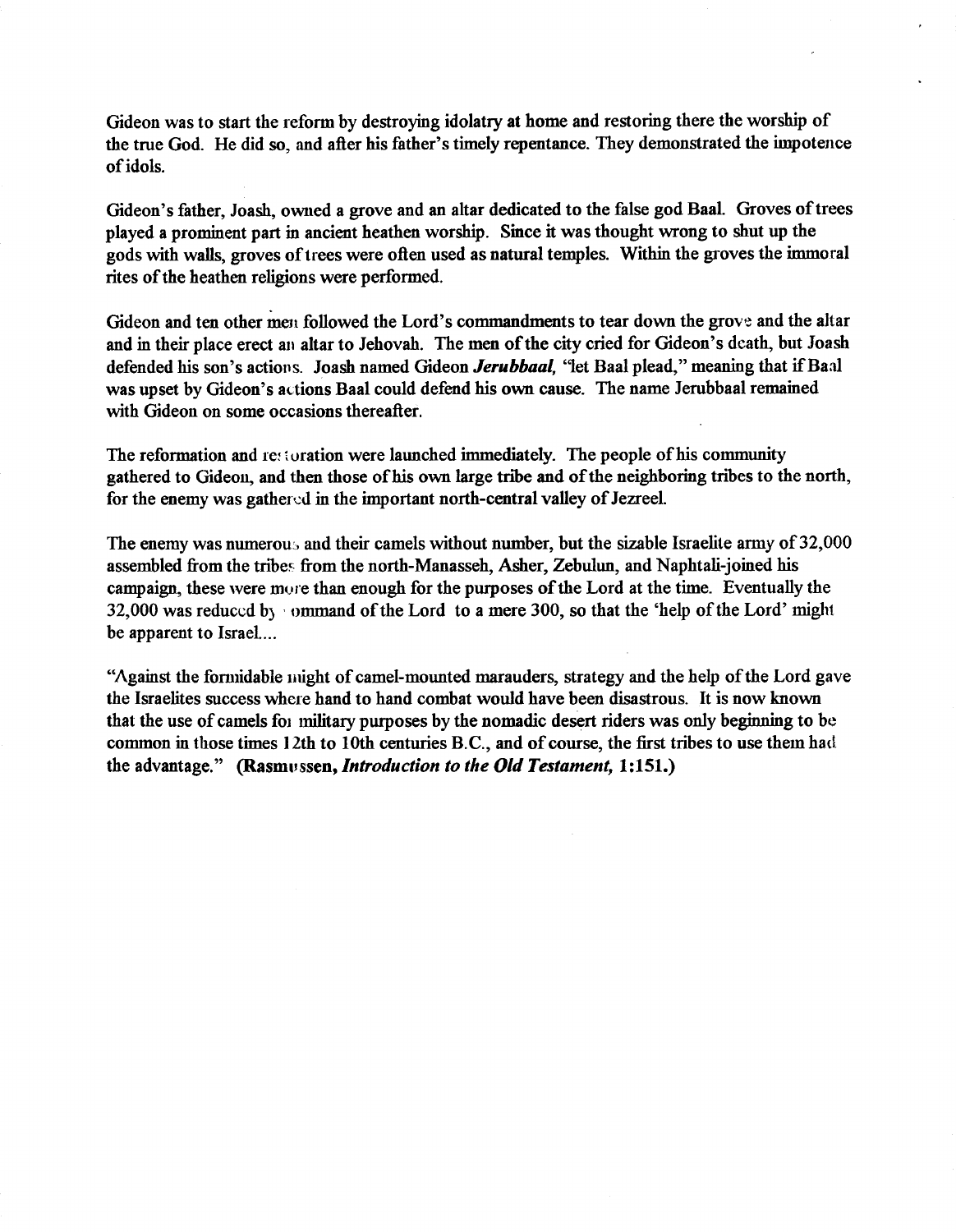### Samson

 $\mathcal{L}^{\pm}$ 

#### Judges 13-16

Samson could have been one of the greatest leaders in Israel since Joshua if he had been true to his Nazarite vows and to his Lord. If Samson, foreordained and chosen by the Lord, had been able to master himself, he could have set an example of spiritual and physical courage that would rank with the finest in history. But we can leam from Samson's failure to avoid self-justification and imcontrolled passion so that we might join modem Israel in becoming a mighty and pure people before the second coming of the Lord.

Certainly the experience of Manoah and his wife Samson's parents is one of the most remarkable instances of angelic visitation recorded in all of scripture. And that fact heightens all the more the tragedy of Samson's life. Heralded by an angel, bom of a barren woman, blessed with tremendous gifts from the Lord, Samson should have lived one of the greatest lives in scriptural record. Instead, his life was one of self-indulgence, immorahty, selfish seeking fore revenge, and violation of the covenant. Samson's life is truly one of the great tragedies of history.

In the Church today when one speaks of a person having the Spirit of the Lord with him, he means that he is a spiritual person, that is, he is close to God, has a testimony, demonstrates spiritual power, and so on. And such spiritual power comes only through obedience and righteousness. So, could Samson have had "the Spirit of the Lord come mightily upon him"? (vs. 6). That or a similar phrase is used three times in the account of Samson (see Judges 14:6, 19; 15:14), but in every case it has reference to Samson's demonstration of great courage and physical strength. Samson's remarkable strength was a gift of God derived from and sustained by the Nazarite vow he was under. Perhaps when the author of judges used the phrase "the Spirit of God" he did not use it as one does today, but used it more in the way that one would now use the phrase "spiritual gifts." One may say of another, "The way he taught the lesson demonstrated that he has a spiritual gift." Samson's gift was strength, and each time he used that gift in a remarkable manner, the writer of the scripture gave credit to the Lord, the true source of the gift, by saying "the Spirit of the Lord" came mightily upon him.

#### Was Samson's Hair Really the Source of His Strength? Judges 16:17-22.

The biblical account of Samson reveals him as a man of extreme confidence and tremendous courage, qualities based on his recognition that his power was from God and that God would sustain him in the mission to which he had been called. But Samson did not realize that there is a rule that governs power in the Lord, which is, "let virtue garnish thy thoughts unceasingly; then shall thy confidence wax strong in the presence of God" (D&C 121:45). Samson's misfortunes began when his confidence in God turned into conceit and pride. Over a period of time he broke the vows of a Nazarite and violated other commandments, including the law of chastity (see Judges 16:1). Samson's superhuman strength did not reside in his hair but in his confidence in God and in the Nazarite oath, of which the hair was the outward symbol. Delilah's treachery and the shaving of Samson's hair signified the final betrayal of his vows. Thus, he became a miserable, broken man with no power left.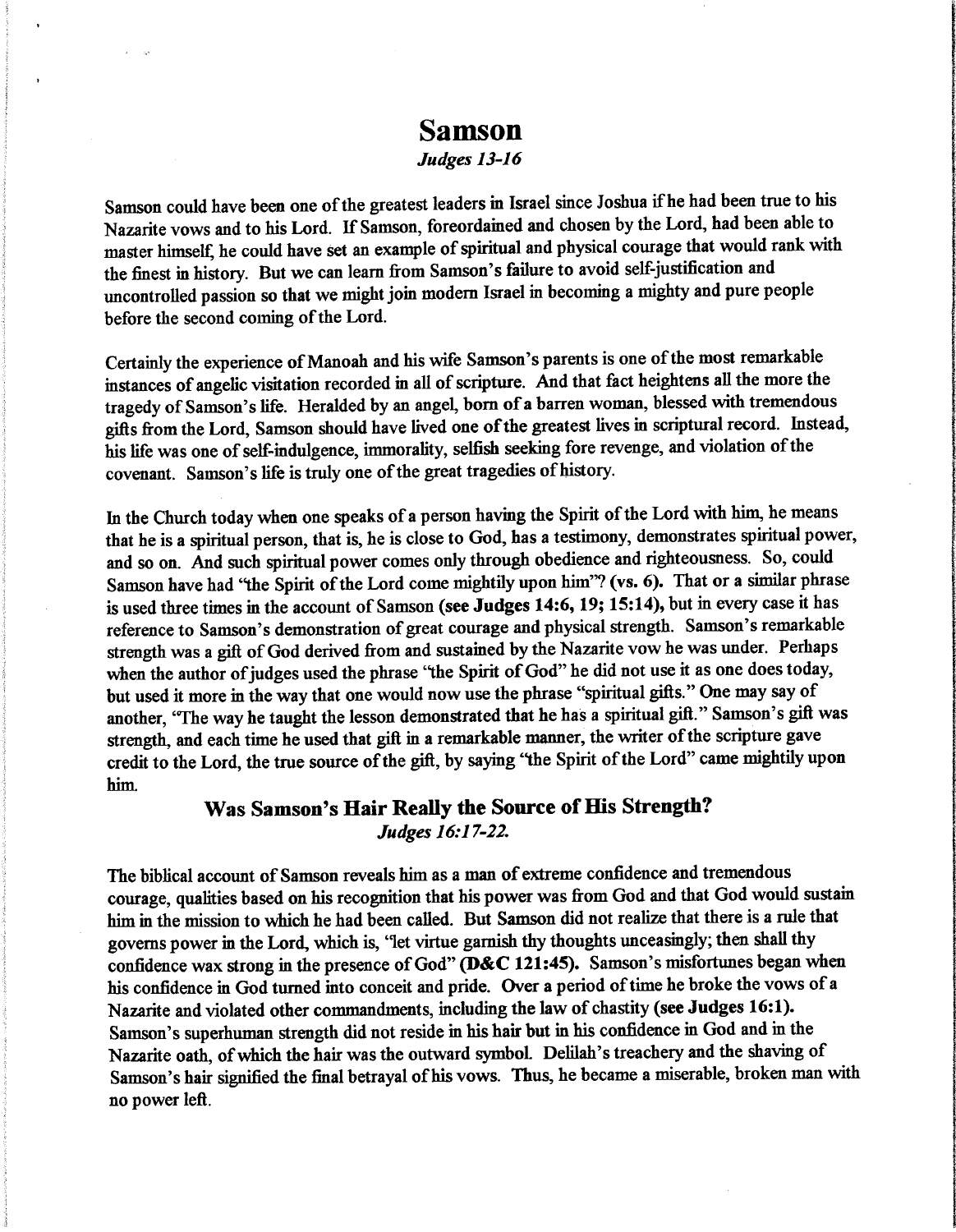

 $\ddot{\phantom{a}}$ 

#### Judges 2-16

Cycle of Apostasy Why would the Israelites let themselves go through this cycle over and over again—twelve times in the book of Judges alone? turn the book of Judges alone?<br> **Entimately and groups** of people in our day get caught in this cycle<br> **Individuals and groups of people in our day get caught in this cycle** as well. President Spencer W. Kimball said: "Few men have ever Deliverance **the case and prosperity** knowingly and deliberately chosen to reject God and his blessings. Rather, we learn from the scriptures that because the exercise of faith has always appeared to be more difficult than relying on things more immediately at hand, carnal man has tended to transfer Repentance Witchester his trust in God to material things. Therefore, in all ages when men have fallen under the power of Satan and lost the faith, they have **Exploration**  $\ddot{\bullet}$  put in its place a hope in the 'arm of flesh' and in 'gods of silver, and gold, of brass, iron, wood, and stone, which see not, nor hear,

nor know' (Dan. 5:23)—that is, in idols" (*Ensign*, June 1976, 4). (Old Testament Student Study Guide, 84) The reign of the judges is similar in many ways to the history of the Nephites prior to the coming of Christ. It is a story of one continuous cycle of apostasy and repentance. When the Israelites turned from the Lord, their enemies began to prevail (see Judges 2:14-15). Suffering under oppression and war, the people would cry unto God and he would raise up a Deborah or a Gideon to deliver them. But once peace and security were reestablished, the people tumed again to their former ways (see Judges 2:16-19). The story of the time of the judges is thus primarily a sad and tragic one, although in this period lived some of the most remarkable men and women of the Old Testament. In their lives of courage, faith, and personal greatness, as well as in the lives of those who forsook the Lord and pursued selfish ends, are many lessons of importance for Saints today. Look for those lessons as you read this period of Israel's history. {Old Testament Student Manual, 251)

#### 1:1-2:5 Failure to conquer Canaan

a Optimistic opening assemblv (at Gilgal?) (1:1-2)

- Tribal conquests begin
- Obedient Israelites initiate positive communication with Jehovah
- Tribes set out to take land, with Jehovah's blessing and direction

b failure of the tribes to take their lands (1:3-36)

- (1) Judah: more positive
- (2) Benjamin: negative
- (3) Joseph: negative
- (4) Zebuiun: negative
- (5) Asher: negative
- (6) Naphtali: negative
- (7) Dan: very negative

a' disheartening closing assembly at Bokim  $(2:1-5)$ 

- Conquest ends in failure and divine condemnation
- Jehovah initiates negative communication with disobedient Israelites
- Jehovah will no longer help tribes take their land

#### Israel's pattern of decline (Judges 2:6-3:6)

a Positive beginning: during lifetime of Joshua and elders, Israelites set out to take their inheritances and they serve Jehovah (2:6-9)

- b Sin of next generation (2:10-13)
	- Contrasted with their fathers
	- Served the Baals; worshiped other gods
	- Went after other gods
	- Occurred once; and they had an excuse ("they did not know")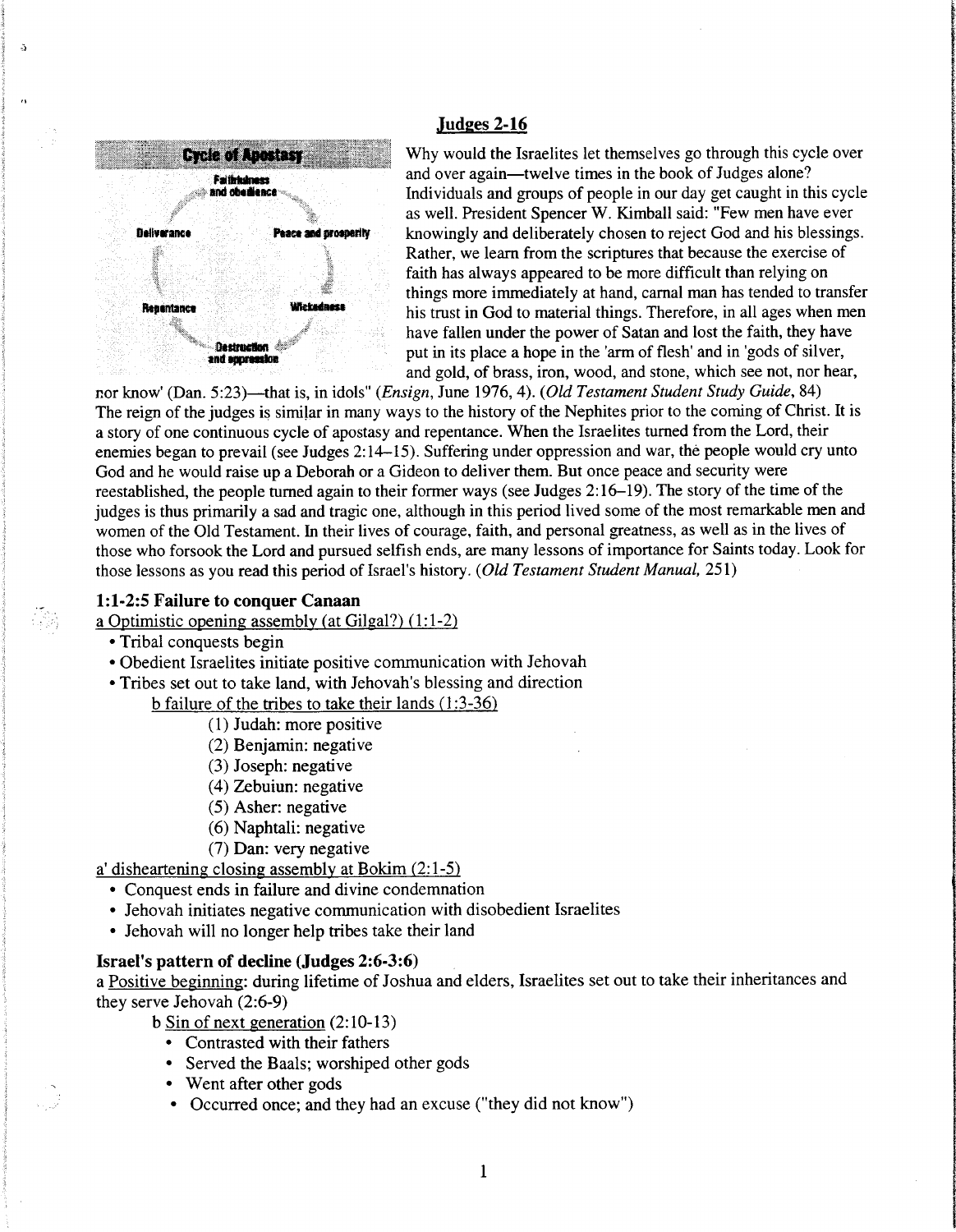- c Judgment: military defeat from surrounding nations (2:14-15)
	- Begins: Jehovah was angry at Israel
		- d CENTER: Jehovah's merciful intervention (2:16)

b' worse sins of each successive generation  $(2:17-19)$ 

- Contrasted with their fathers
- Served the Baals; worshiped other gods
- Went after other gods
- Not just once, but repeatedly; and no excuse given
	- c' worse judgment: Jehovah will no longer enable Israel to take their land (2:20-3:4)

ŕ,

 $\langle \cdot \rangle$ 

• Begins: Jehovah was angry with Israel

a' disheartening conclusion: Israelites, having failed to take their land, settle among the Canaanites, intermarry, and serve their gods (3:5-6)

#### Seven judges (Judges 3:7-16:31)  $\mathbf{a}$

a Othniel (3:7-11; 1:11-15)

- evaluation: positive
- procures a good Israelite wife by obeying Jehovah
- drives Canaanites from the land and settles there
- wife presses him for a good thing; to extend their territory
- good judge, leading a united Israel
- blessed by his brave Israelite father-in-law

 $b$  Ehud  $(3:12-30)$ 

- evaluation: positive
- Transiordanian king oppresses Israel eighteen years: occurs in Benjamin
- Ehud has a secret message and message from God for enemy king
- captures Jordan's fords  $\tilde{\&}$  w/ Ephraim's help kills thousands of enemies attempting to cross
- Israelites united
	- c Deborah and Barak (4:1-5:31)
		- evaluation: positive
		- woman crushes Sisera's skull in a careless moment
		- Israelites united

d TURNING POINT: Gideon (6:1-8:321

- evaluation: positive/negative
	- (1) Gideon's stand against idolatry at Ophrah (6:1-32)
		- (2) Gideon's battle against Midianites (6:33-7:25)
		- (2') Gideon's battle against Israelites (8:1-21)
	- (T) Gideon's lapse into idolatry at Ophrah (8:22-32)
- c' Abimelech (8:33-9:57)
	- evaluation: negative
	- woman crushes Abimelech's skull in careless moment
	- Israelites fragmented; civil war

 $b'$  Jephthah  $(10:6-12:7)$ 

- evaluation: negative
- Transiordanian king oppresses Israel eighteen years: occurs in Benjamin
- Jephthah sends messages twice to enemy king
- captures fords of Jordan and kills thousands of Ephraimites who cross
- Israelites fragmented; civil war

 $a'$  Samson (13:1-16:31)

• evaluation: negative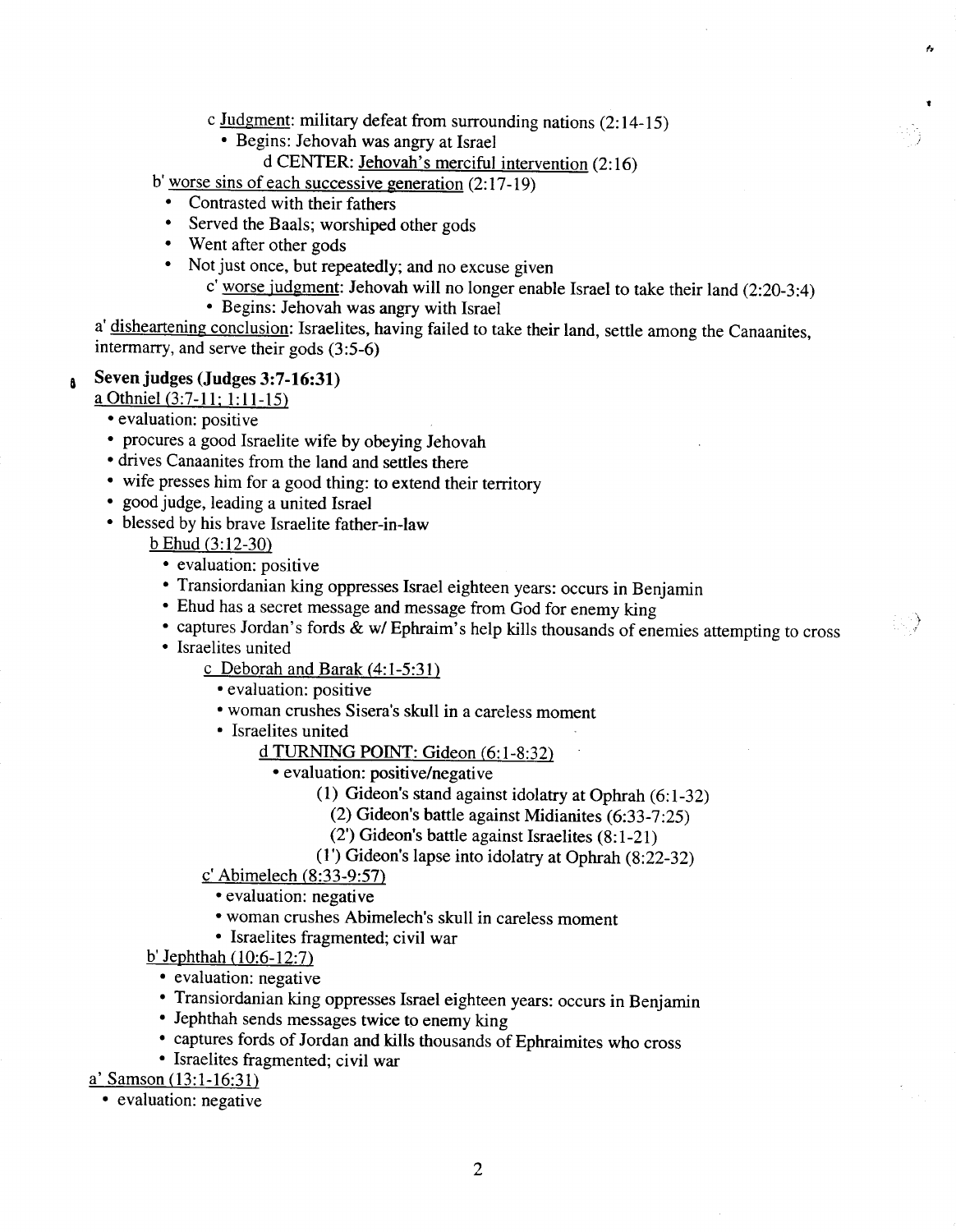- procures bad wives from Canaan's native population, disobeying Jehovah
- settles among the pagan inhabitants of Canaan
- wives press him for bad things: to betray his secrets
- bad judge, fragmenting Israel
- betrayed by his cowardly pagan father-in-law

#### Othniel (Judges 3:7-11)

a beginning of oppression (3:7-8)

- Israel sins and Jehovah sells them into the hand of Cushan-rishathaim 4^ beginning of oppression (3:1-8)<br>• Israel sins and Jehovah sells them into the hand of Cushan-rishathaim<br>• subjugation for eight years
- 

- b TURNING POINT: Jehovah intervenes and raises up Othniel. who rescues Israel (3:9)
- a' end of oppression (3:10-11)
	- Jehovah delivers Cushan-rishathaim into the hand of Othniel
	- the land has rest for forty years

#### Ehud (Judges 3:12-30)

a beginning of oppression (3:12-14)

- Moab (crosses the Jordan and) smites Israel
- negative chronological note
- result: humiliation

bEhud's first trip down to Jericho (3:15-17)

- appeal to Jehovah
- Ehud sent to Moabite king with a gift in his hand
- result: humiliation
	- c Ehud leaves palace after giving Eglon tribute (3:18-19)
		- passes place called The Idols
		- palace servants asked to give king privacy
		- result: humiliation
			- d TURNING POINT: Jehovah gives victorv (cf. 3:28): Ehud's "message from God" he kills the enemy king (3:20-22)
	- c' Ehud leaves palace after killing Eglon (3:23-26)
		- passes place called The Idols again
		- palace servants give king privacy
		- result: triumph

b' Ehud's second trip down to Jericho (3:27-28a)

- Ehud goes down to Jericho again, this time leading Israel's army in attack
- "Jehovah has given them into your hand"
- result: triumph
- a' end of oppression (3:28b-30)
	- Israel smites Moab, driving Moabites back across Jordan
	- happy chronological note
	- result: triumph

#### Deborah (Judges 4-5)

- a beginning of oppression (4:1-3)
- Israel sins and is oppressed by King Jabin of Canaan
- negative chronological note: oppression lasts twenty years
	- b Deborah's prediction about a woman killing Sisera (4:4-9a)
		- interaction between a brave woman (Deborah) and a weak military man (Barak) c troops gather (4:9b-13)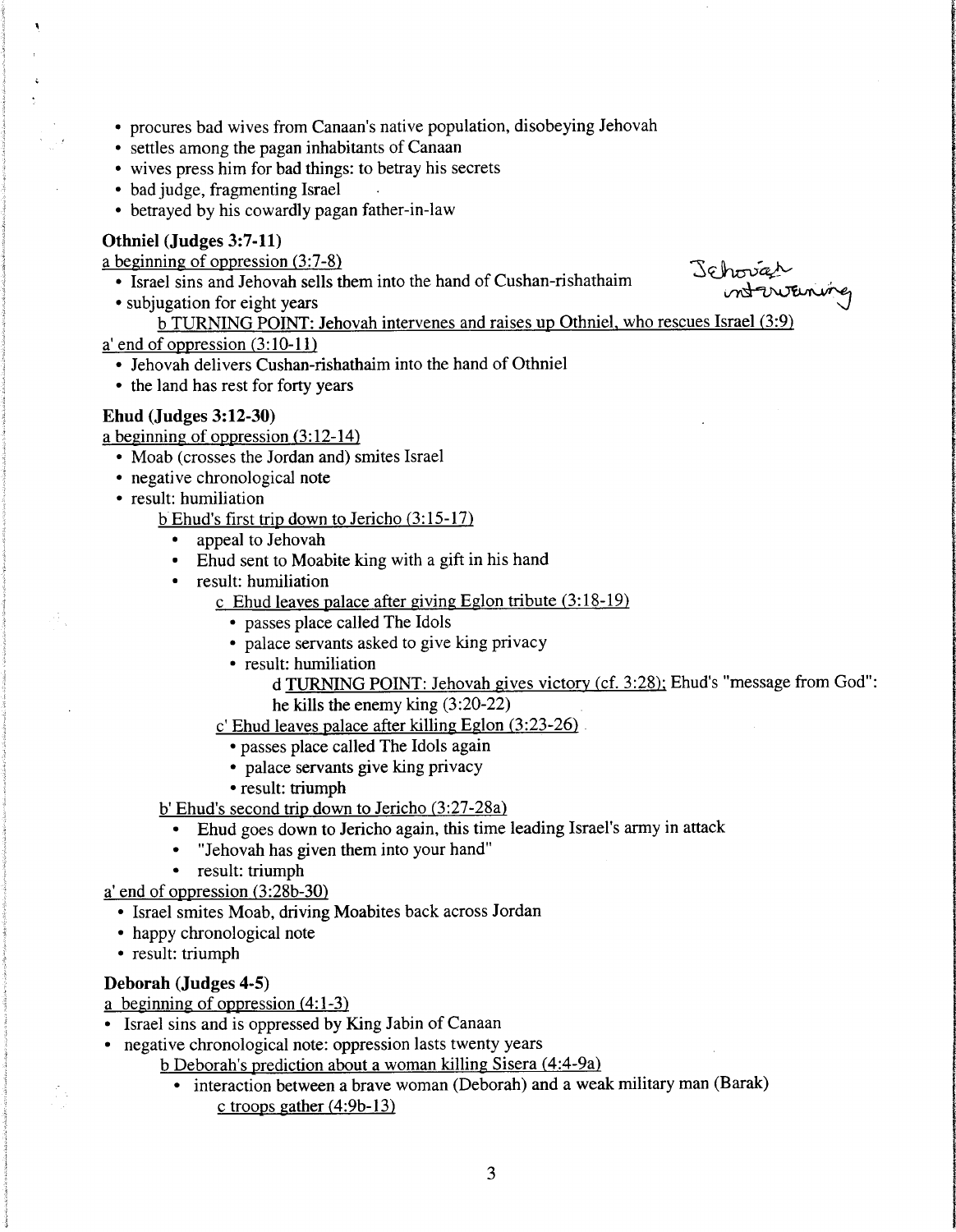- Barak goes up, with his troops at his feet
- Sisera gathers his troops for battle
	- / d TURNING POINT: Jehovah gives victory (4:14-15a)
- $c'$  troops disperse (4:15b-16)
- Sisera goes down from his chariot and flees on foot
- Barak pursues fleeing enemy troops
- b' Deborah's prediction comes true: Jael kills Sisera (4:17-22)

• interaction between a brave woman (Jael) and a weak man (Sisera)  $a'$  end of oppression (4:23-24)

- God ends the oppression of King Jabin of Canaan, and Israel oppresses and finally destroys Jabin
- positive chronological note: land rests forty years
- interlude: Song of Deborah (5:1-31)
- 4:4 The reference to Deborah [Heb. "bee"] as a prophetess does not mean she held the priesthood office or calling of a prophet. Her gift of prophecy would have been essentially the same that is available to every worthy person who has received the gift of the Holy Ghost. The fact that a good woman was recognized as the spokesperson for the Lord is probably a good indication of the failure of priesthood members to honor their responsibilities. (Daniel H. Ludlow, A Companion to Your Study of the Old Testament, 210.)

#### Gideon (Judges 6:1-8:32)

 $\mathbf{r}$ 

a beginning of oppression bv Midianites (6:1-10)

- negative chronological note
	- b Gideon's divine call: his destruction of idolatrv at Ophrah (6:11-40)
		- Gideon's family's good involvement
		- Gideon's fleece laid on the ground to collect dew (which encourages Gideon to lead Israel to victory)
		- Gideon pleases Jehovah, opposes the people
		- good results: Jehovah in control
			- c troops gather for the battle (7:1-14)
				- army is made smaller, "that Israel may not boast"
				- intertribal cooperation assumed
			- good results: Jehovah in control
				- d TURNING POINT: Jehovah gives victorv (7:15-22)\*
			- c' troops disperse after the battle (7:23-8:21)
				- the pursuit; attempt to enlarge the army; boasting
				- intertribal bickering
			- tragic results: Jehovah not in control
	- b' Gideon's call by Israelites and his lapse into idolatry at Ophrah (8:22-27)
		- Gideon's family's bad involvement
			- Gideon's garment spread out (on the ground) to collect spoils (which leads to idolatry)
		- Gideon cooperates with the people, displeases Jehovah
	- tragic results: Jehovah not in control ' -
- a' end of oppression by Midianites (8:28-32)

• positive chronological note

#### Abimelech (Judges 8:33-9:57)

a introduction: Israel's sin  $(8:33-35)$ 

• anticipates Israel's sin against Gideon's family

 $b$  Gideon's seventy sons killed by Abimelech (9:1-6)

• setting: town north of Shechem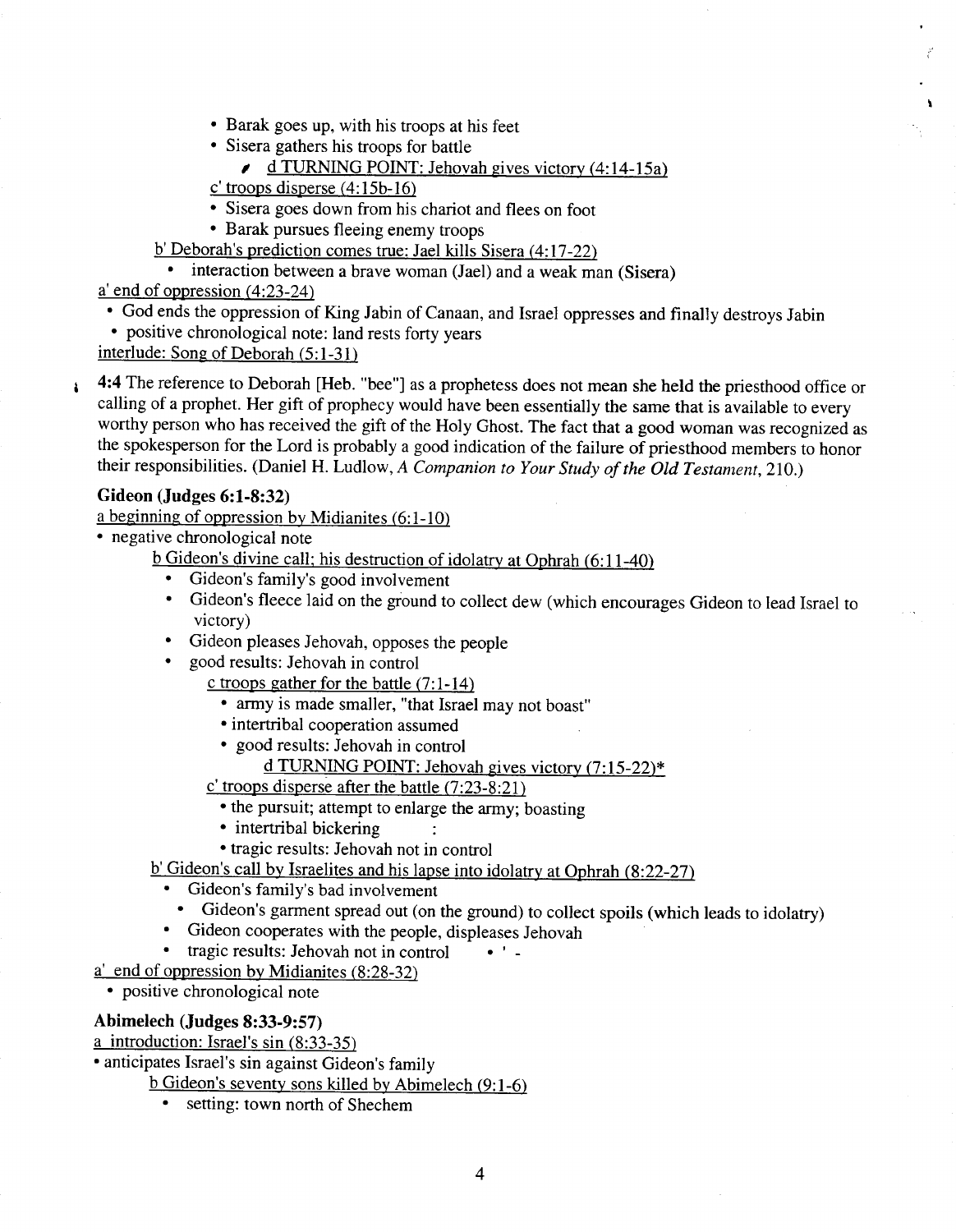- killing involves a stone (and presumably a sword)
- sons of Gideon killed by fellow Israelites
	- c Jotham's curse upon Shechem and Abimelech (9:7-21)
		- calls for strife between Abimelech and Shechem
		- prominence of trees
		- speaks from top of the mount (Gerizim)
		- calls for fire to come out from Abimelech, consumes lords of Shechem d TURNING POINT: God intervenes to help:

summarv of Abimelech's rule (9:22-25)

#### c' Jotham's curse upon Shechem fulfilled: Shechem destroved bv Abimelech (9:26-49)

- strife breaks out between Abimelech and Shechemites
- trees or wood (cesim) used against Shechem
- tops of mountains (ro'Se hehsrim)
- fire used by Abimelech to destroy Shechemites

b' Gideon's son. Abimelech. is killed (9:50-55)

- setting: town north of Shechem
- killing involves a stone and a sword
- son of Gideon killed by fellow Israelite

#### $a'$  conclusion (9:56-57)

• looks back on how God punished Shechem and Abimelech for their sin against Gideon's family

#### $Jephthah$  ( $Judges$  10:6-12:7)

a introduction: Israel's oppression and crv for help (10:6-16)

• chronological note

b diplomacv in response to Ammonite threat (10:17-11:28)

- begins: Ammonites called to arms
- Ammonites cross over to Gilead to fight (11:12)
- why have you come against me to fight against my land?  $(11:12)$
- Jeohthah first resorts to diplomacy, which fails
	- c Jephthah's vow (11:29-31)

#### d TURNING POINT: Jehovah gives victory (11:32-33)

c' Jephthah's vow sadlv fulfilled (11:34-40)

b' diplomacv in response to Israelite threat: tragic civil war (12:1-6)

- begins: Ephraimites called to arms (12:1)
- Ephraimites cross over to Gilead to fight
- why have you come up against me today to fight against me? (12:3)
- Jephthah first resorts to diplomacy, which fails

<sup>a</sup>' conclusion: summarv of Jephthah's rule: his death and burial (12:7)

• chronological note

#### Samson (Judges 13-16)

a Samson's birth (13:1-25)

- chronological note
- his parents see God and do not die; reference to "day of his [Samson's] death"
- Samson grows up between Zorah and Eshtaol: mention of Manoah

b Samson betravs his secret to his Philistine wife (14:1-20)

- begins: Samson falls in love with woman in Sorek Valley
- Philistines will bum woman's house down if she will not entice Samson to betray secret
- woman initially fails: he finally reveals his secret to her; and she tells the Philistines
- keyword: tell